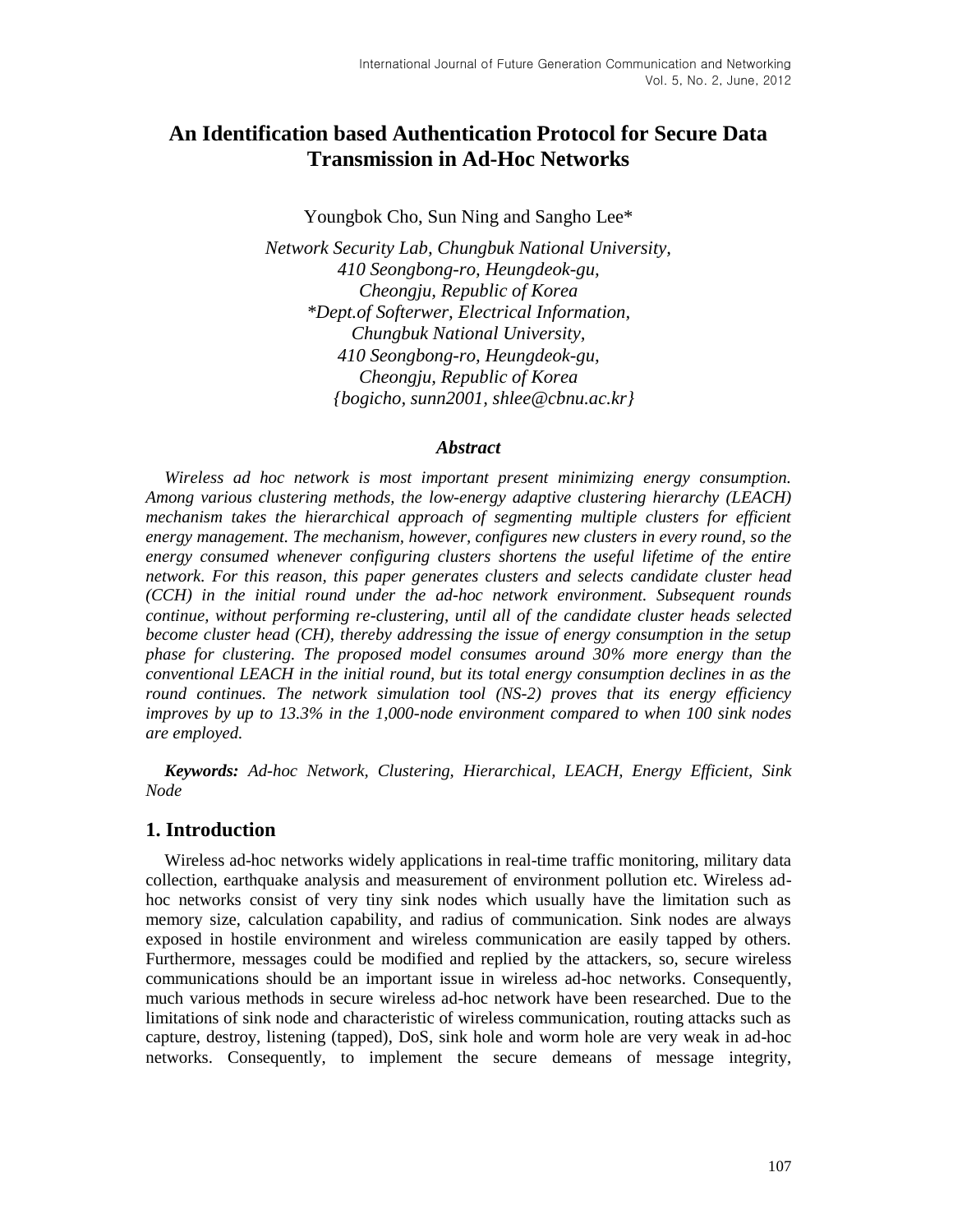confidentialness and nodes authentication, researches on light key distribution and authentication mechanism for wireless networks are popular.

To suit of sink node, Ref [2, 11] proposed method to lighten the existing public key mechanism which needs much calculation, In μ -TESLA [5] of SPINs and LEAP [7], secure key distribution methods with low computing capability are proposed. Also, private key method was proposed in PIKE [8] and if the private key is expose, key pre-distribution method was proposed in Ref [6]. Also, IDE mechanisms are proposed in Ref [9, 10, 11, 12], in which, it's not necessary to use key distribution and number of messages is reduced. Due to the wireless communication, message is easily be listened by attackers. To avoid this, it's necessary to encrypt the transmitted data between nodes.

In Ref [12], data encryption mechanism AM-E is proposed, in AM-E, when base station generates authentication key, it uses ID and residual energy of sink node. To generate authentication key, all sink nodes can directly communication with base station. But in reality, it's difficult for all nodes to directly communicate with base station. To directly communicate with base station faraway, nodes with limited energy need send authentication messages firstly. This increases the energy consumption. So nodes which consumed much energy can't transmit data for a long time. Therefore, in order to securely transmit data in ad-hoc networks, an IDE-based hierarchical node authentication proposed in our proposed in our paper.

This paper solved the problem that too much energy is consumed during the generation of authentication key because sink nodes directly communicate with base station in Ref [12]. This proposed paper uses logical hierarchical structure for nodes authentication. All nodes are divided with logical clustering structure. After authentication, base station distribution session key to cluster head, then each sink node receives the group key through cluster head.

Compared with the existing symmetric key and ID-based mechanisms, number of messages to authenticate is minimized and secure communication is assured through authentication of nodes in this paper. By using group key and session key mechanisms, the experiment result showed that the energy consumption in first round is reduced about 34% and the total energy consumption with 1000 joined nodes in the entre lifetime is reduced about 29% compared with Ref [12].

The remaining part of this paper is organized as follows: In Section 2 discuss the related works including distance based energy consumption model for wireless communication and ID-based authentication frame work for ad-hoc network. Session 3 introduce our IDE-based hierarchical protocol for node authentication to securely transmit data in ad-hoc network. Session 4 states the simulation environment and results for our proposed protocol. Finally, Session 5 draws the conclusion.

# **2. Related Works**

### **2.1 Energy Consumption of Wireless Communication**

In wireless communication, energy consumption is increased with the distance increasing. For example, transmission of k-bits message to a certain distance needs energy as (equation 1).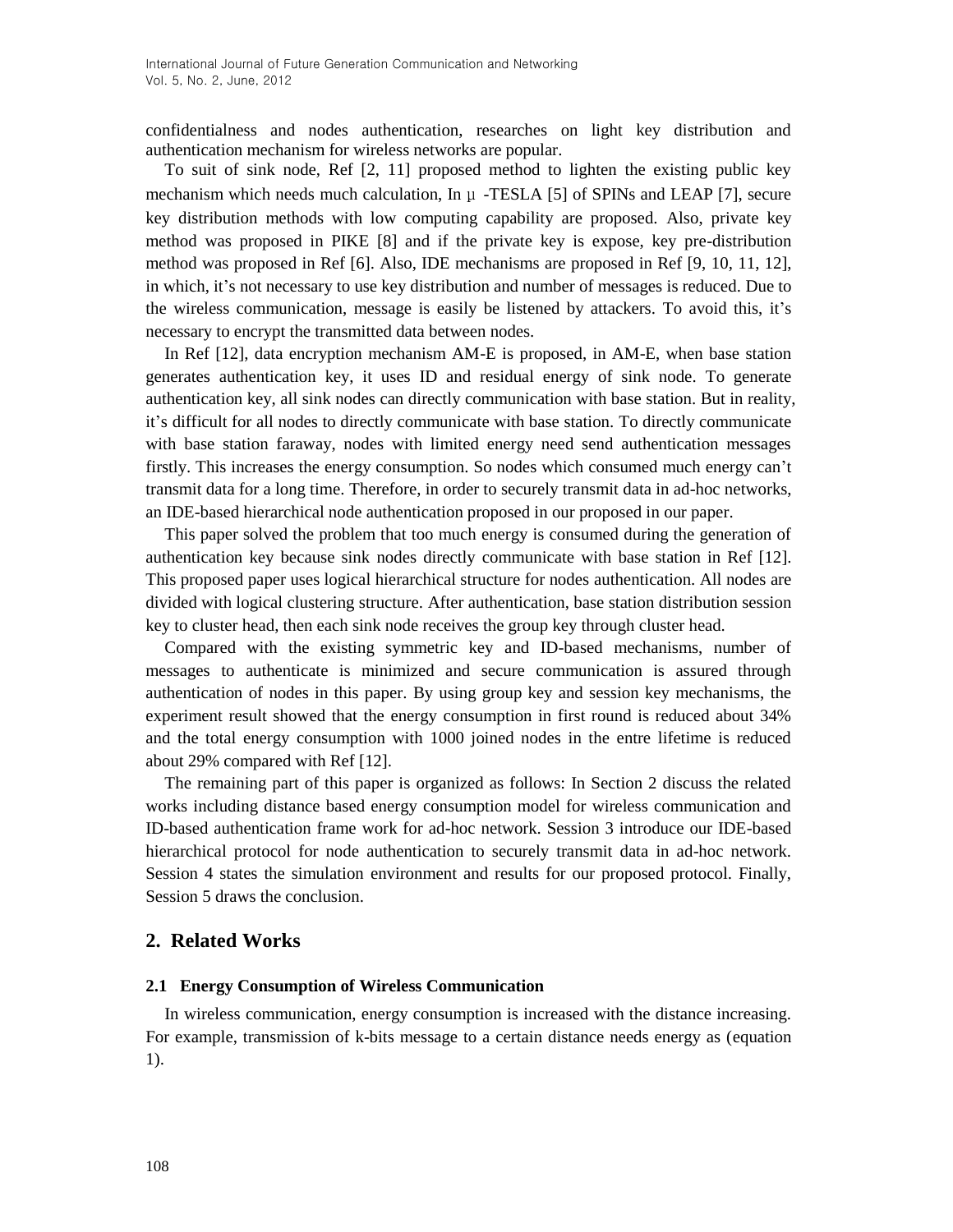$$
E_{tk}(k,d) = \begin{cases} k \times E_{elec} + k \times e_{fs} \times d^2, d < d_0 \\ k \times E_{elec} + k \times e_{fs} \times d^4, d \ge d_0 \end{cases}
$$
\n
$$
E_{rx}(k) = k \times E_{elec}
$$
\n
$$
(1)
$$

We use a simplified model shown in Heinzelman et al. (2002) for the radio hardware energy dissipation as the above. To transmit an k-bit data to a distance *d* , the energy consumes in transmission and receive. In equation (1),  $E_{tx}$  is the energy consumption in data transmission and  $E_{tx}$  is the energy consumption in data receiving.  $\varepsilon_{fs}$  means the amplifier energy, whereas  $E_{elec}$  means the electronics energy.

 $\varepsilon_{fs} \times d^2$  or  $\varepsilon_{amp} \times d^4$  depends on the distance to the receiver.

Account for the limitation of sink node, it's necessary to reduce the energy consumption during the data transmission. Since direct transmission between sink node and base station is not efficient in energy consumption, hierarchical structure for data transmission is proposed.

#### **2.2 Existing Mechanisms for Ad-hoc Networks**

The key management mechanisms for ad-hoc networks have been researched in various ways. Before nodes deployment, according to whether master key should be used, key distribution mechanisms classified into three types: pre-distribution mechanism [3], mechanism based on master key [7] and mechanism based on base station [10]. In Ref [3], in order to assure the authentication between nodes, a secure mechanism consists of three steps. In probability scheme, the problem that not all nodes can connect with each other arises. Furthermore, in the situations where nodes are irregularly deployed or there is communication interruption, the problem gets more serious. In LEAP [7], there are four cryptographic keys, including private key, group key, cluster key and pair-wise key. In the above keys, private key and group key is installed in sink node before deployment, so attacker can capture sink nodes to get the key information. In HIKES [10], base station acts as the Trust Authority (TA) and authorizes parts of the function to cluster head. All nodes generate authentication key using partial key escrow and elect the cluster head. After data aggregation, cluster head transmits the aggregated data to base station. Since node needs authenticate with base station, parts of nodes may consume much energy for a very far distance to base station. Whereas the save memory for practical key escrow table may expire too. Attacker can get the partial key escrow table by node capture and with it cause inference to cluster head and pair-wise key of nodes in other place. In the same time, with the increasing of sink nodes in the cluster, more energy consumption is needs for authentication between cluster head and nodes. This results in the decreasing of network lifetime.

#### **2.3 IDE based Authentication Framework for Ad-hoc Network**

The ID-based-encryption (IBE) framework was firstly proposed by Shamir [9] and has got various developments since then. IBE mechanism is suitable for ad-hoc network because predistribution of keys is not necessary and low computing capability is only needed. IBE has the same secure level as RSA and is characterized by short computing time and low memory necessity.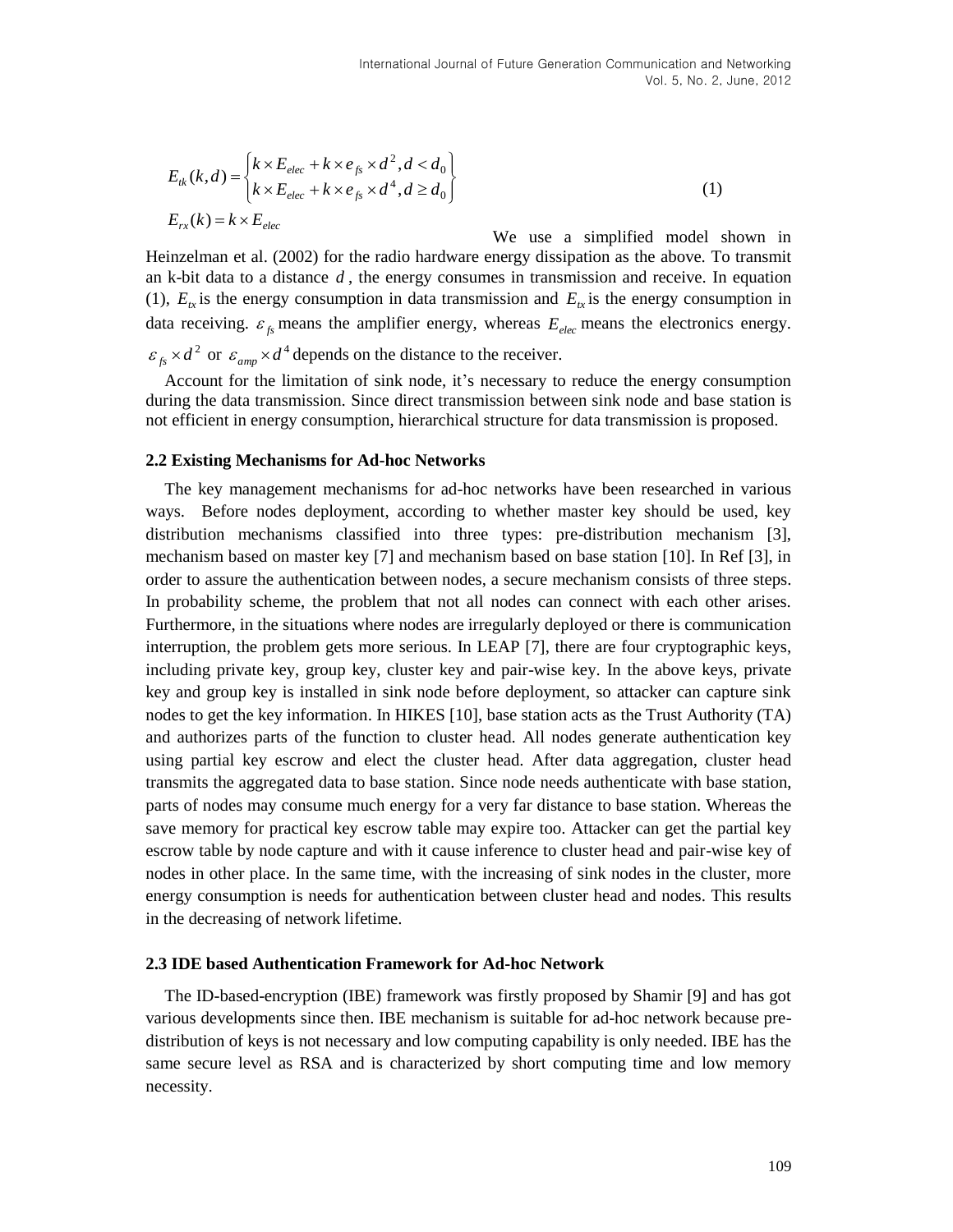In Ref [12], ID based 2-mode authentication framework consists of pre-communication phase and communication phase. In pre-communication phase, after being deployed nodes set up the neighbor node table and find the routing path by sending Hello message, then search cluster head according to the neighbor table and routing path before communication.

Pre-communication phase consists of four steps as flows:

*Step1*. The sink node announces themselves with other neighbor nodes through using hello message and their ID.

*Step2*. The neighbor nodes exchange the IDs to discover if they share the common keys.

*Step3.* If the common keys exist, these IDs are kept at the node as the trust allies and a path in the communication graph is established.

*Step4.* Basing on the graph, the routing algorithms are used to find the routine to the cluster head. This routing information is updated at each nodes routing table.

In communication phase, there are two types of communications: communication after node authentication and communication without node authentication. Communication message is encrypted using  $K_e$  which is generated by MAC mechanism before communication.  $K_a$ ,  $K_e$  is generated by using one way hash function of F. The keys are predistributed. In node authentication phase, it's realized by comparing the neighbor table of nodes and member node table of cluster head. In 2–mode authentication framework, sink nodes exchange the ID and pre-distribution key and compare with the trusted neighbor table. If it's match, they authenticate each other. When a node receives an authentication request (AREQ) message. Because only ID is included in the message, the receiver can't verify if the source is legal. So the authentication mechanism where ID includes the source information and verification of source can be confirmed is necessary.

When cluster head is changing, attacker send cluster head advertisement message to nodes in the cluster. This could be a deadly threat to nodes in the cluster. Furthermore if the security mechanism if applied, number of AREQ message is large results in the oversupply energy consumption problem.

# **3 IDE-based Hierarchical Node Authentication Protocol**

In this section, IDE-based hierarchical node authentication mechanism for secure transmission of data is proposed. In existing IDE-based papers, source verification through AREQ message and node authentication through direct communication between nodes and base station cause serious energy consumption. This paper aims to solve the above problem. In the view of security, this paper also proposed a mechanism which strengthens the security of node authentication message reply and realizes the secure data collection.

#### **3.1. Overview of Proposed Model**

In this paper, we proposed an IDE-based an IDE-based hierarchical node authentication model. Base station serves as the CA of first level to authenticate all cluster heads. If the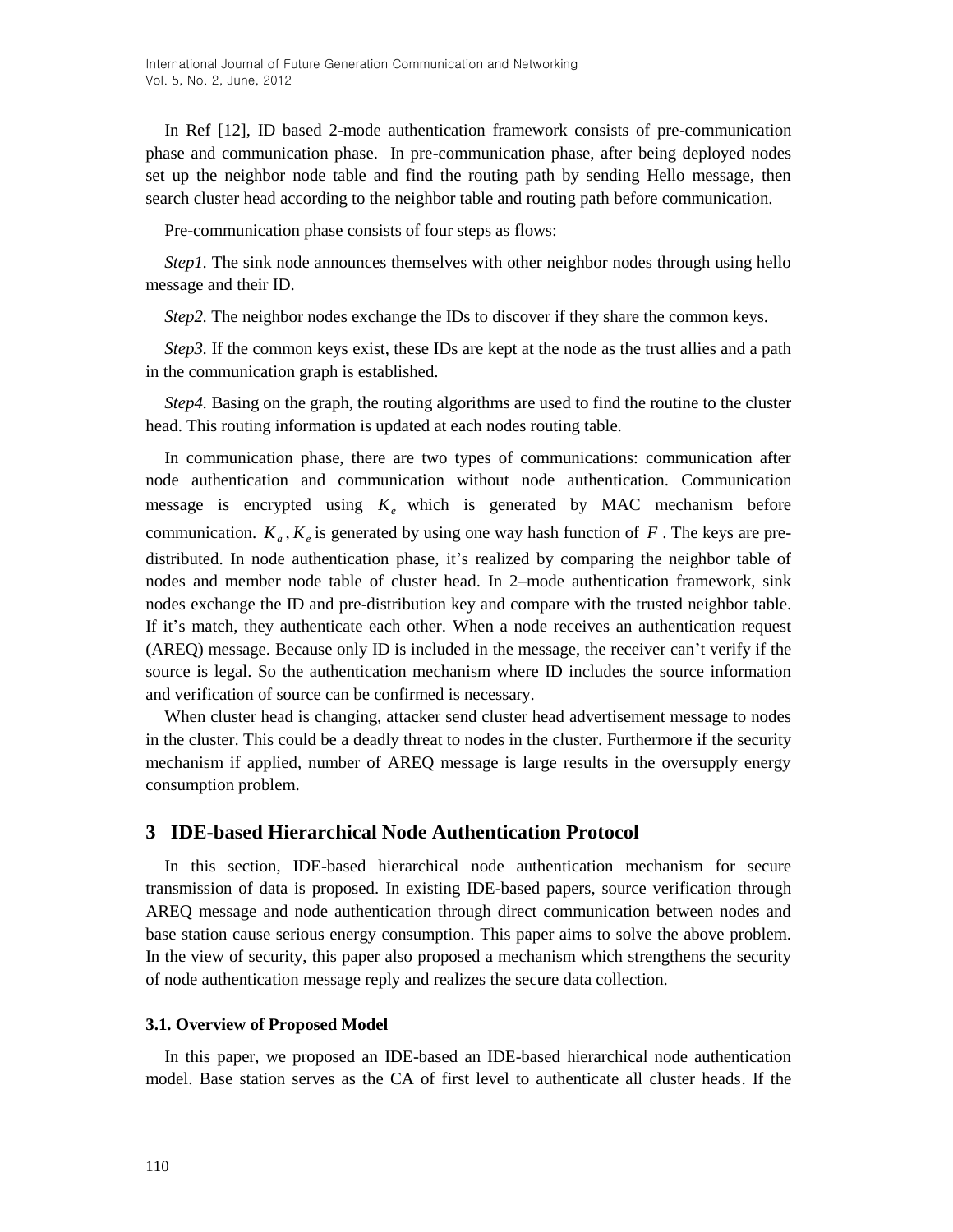cluster head is authenticated by base station, in order to authenticate the member nodes within its cluster, the cluster head serves as the second level CA and generates the key applied for member nodes to communicate with the CA.



Figure 1 shows the structure of our proposed model. This model is applicable to both single-hop and multi-hop communications of cluster head. Cluster heads who reside in the neighbor of base station is one-hop form base station, whereas cluster heads who reside more than one-hop form base station communicate multi-hops to base station by using the information of neighbor nodes of base station. As we use the hierarchical model in which base station serves as the CA and needs only authenticate the cluster heads to guarantee the security, this reduced the overhead of message.

In the same time, in order to authenticate nodes within its cluster, the cluster head firstly receives the JOIN messages from nodes then transmits these to base station (CA), and base station validates whether it's a valid node by inquiring from the database (DB) server.

In our proposed model, cluster head operates as the medium between authentications of base station and nodes for authentication. This model consists of base station who acts as CA, cluster head who acts as sub-CA (sCA) and member node who joins to cluster head. Cluster head is authorized a sub-CA after being authenticated by base station. Furthermore the security among cluster heads can be guaranteed without multi-hop mutual authentication between cluster heads. Member node is authenticated finally by base station through cluster head as the medium. In the situation where member node is not a valid node, Base station notifies the cluster head that this member node is an attacker and then cluster head broadcasts ID of the attacker to all nodes to avoid communication with it.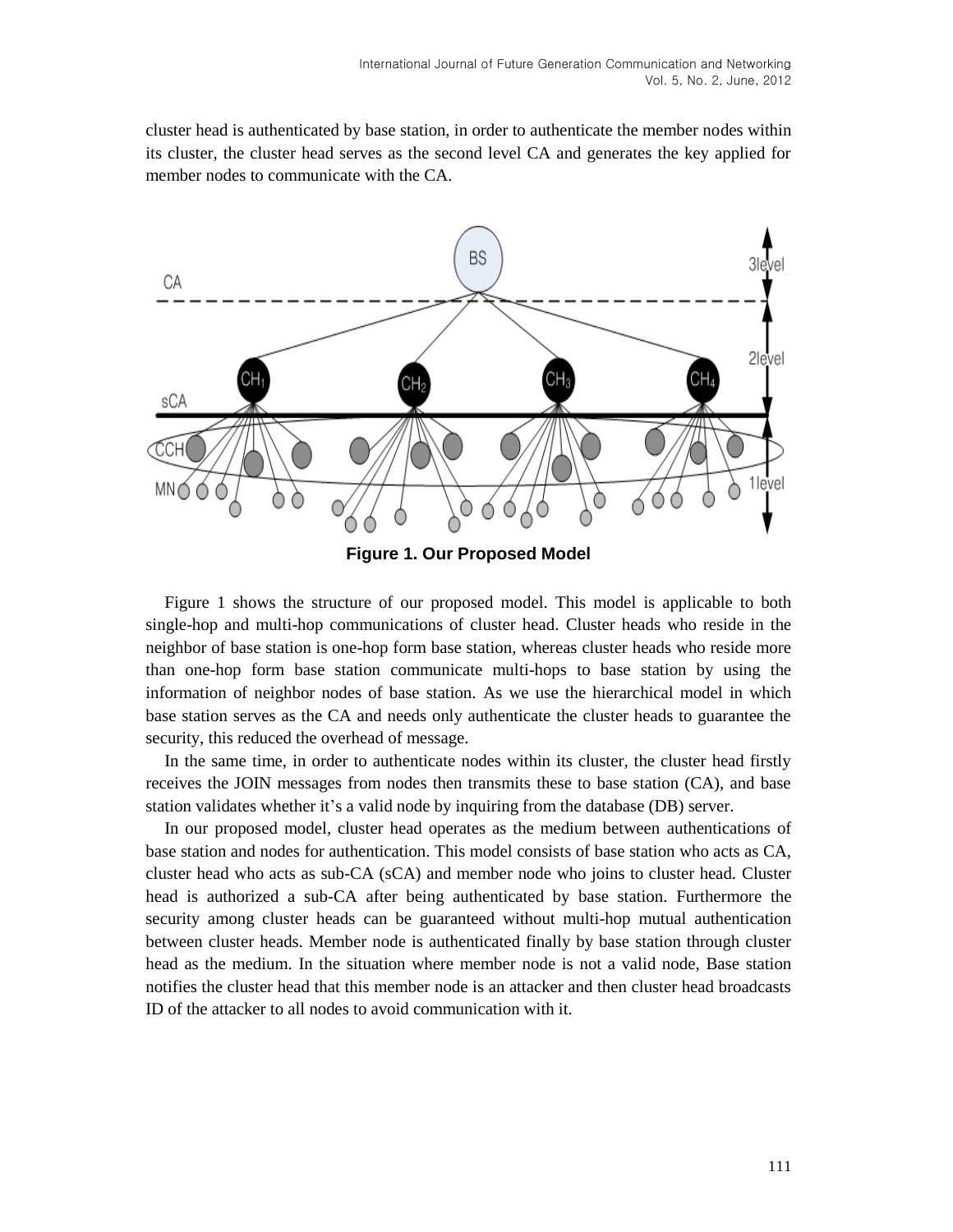International Journal of Future Generation Communication and Networking Vol. 5, No. 2, June, 2012



# **Figure 2. Group Key Generation and Distribution**

Figure 2 describes the process of the generation of session key and group key for authentication. Session key  $(\alpha_{CH})$  is used for secure communication between cluster head and member node. Table 1 explains the symbols used in Figure 2.

| Symbol           | Description                                            |
|------------------|--------------------------------------------------------|
| $ID_{CH}$        | ID of i <sup>th</sup> cluster head                     |
| $\delta_{CH}$    | Private information of i <sup>th</sup> cluster head    |
| $\alpha_{CH}$    | Session key between cluster head and member<br>node    |
| none             | Round number for message refreshment                   |
| $PW_{CH}$        | Password of i <sup>th</sup> cluster head               |
| $GK_{CH}$        | Group key for secure communication between<br>clusters |
| $N_i$            | Seed value                                             |
| $ID_{MN}$        | ID of member node                                      |
| $MKP_{CH}$       | Key pool of member node                                |
| $EM(0, ID_{CH})$ | Emergency broadcast for ID of attacker                 |

**Table 1. Symbol Description**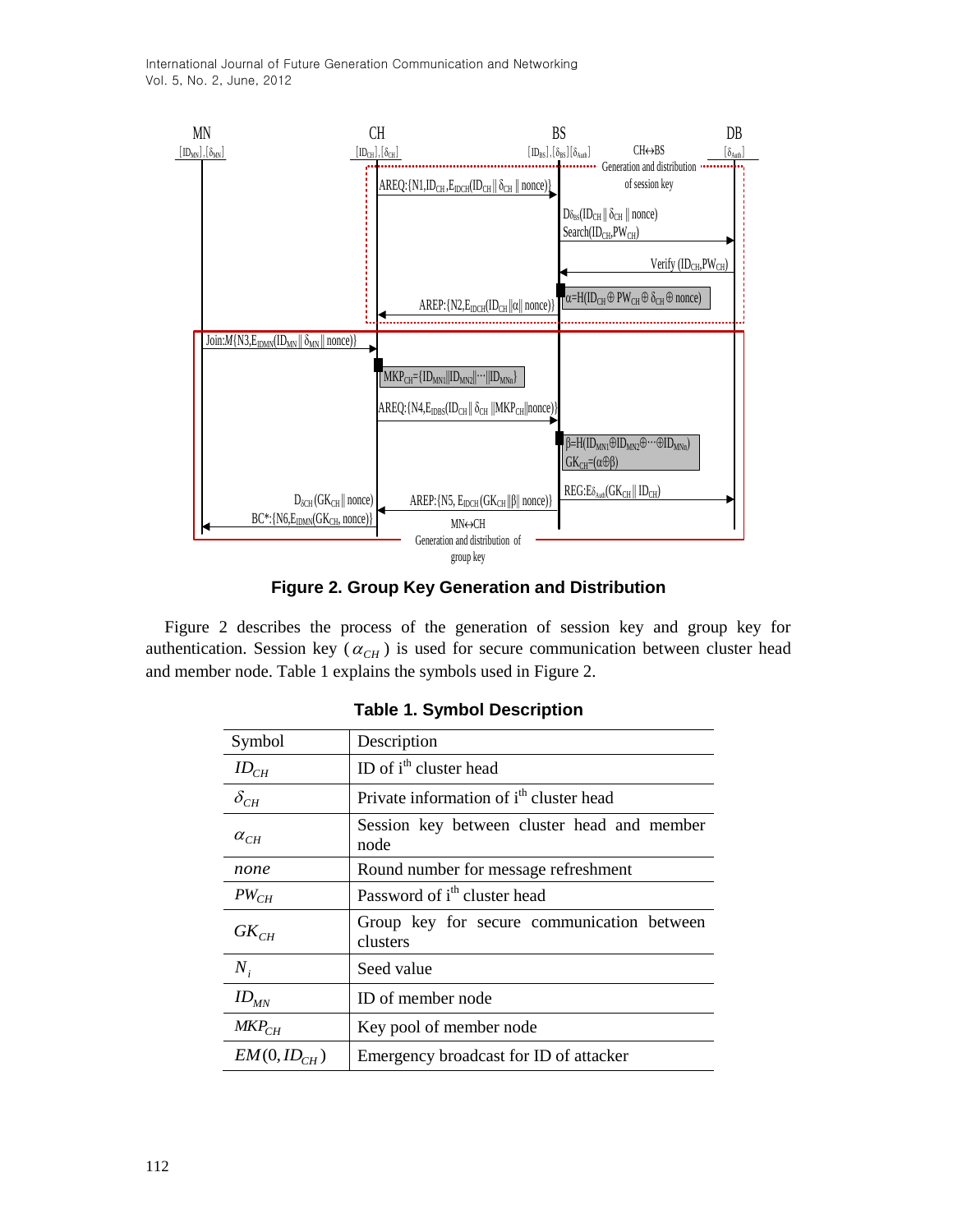#### **3.2 Session Key Management between Base Station and Cluster Head**

#### *Step 1. Authentication Request Phase*

Cluster head sends AREQ message to base station for authentication requesting. The message includes: ID of cluster head, seed value N1, private information value encrypted by message ( $\delta$ <sub>CH</sub>) and random value none to avoid message reply.

 $CH \rightarrow BS$ :  $AREQ[N1, ID<sub>GH</sub>, E<sub>ID<sub>CH</sub></sub> (ID<sub>GH</sub> || \delta<sub>GH</sub> || none)$ 

#### *Step 2. Validation and Search*

Based station authenticates cluster head with the message received from cluster head. Base Station transmits AREQ message to authentication DB server using search-query, and DB searches the Key Pair (ID, password) of cluster head. If the ID exists, the sent cluster head is valid. The authentication DB sends a repVerify message to base station which includes the private information of the requested node. If there isn't the Key Pair of the requested ID, cluster head is not a valid node. In this situation, cluster head information (ID) is broadcast to all nodes with an emergency message (0).

 $BC^*$ :  $EM(0, ID_{GH})$  $DB \rightarrow BS : repVerify(ID_{GH}, \delta_{GH}, PW_{GH})$  $BS \rightarrow DB : \text{reqSearch}(ID_{GH}, PW_{GH})$ *if notmatch if match*

#### *Step 3. Session Key Generation*

Base station receives the repVerify message from DB and generates session key based repVerify message  $(\alpha_{CH})$ . Session key is generated by do the hash function to ID of cluster head (*ID*<sub>CH</sub>), password of cluster head (*PW<sub>CH</sub>*), private value ( $\delta$ <sub>CH</sub>) and random number ( *none* ) and then sent cluster head with a Authentication Response (AREP) message.

$$
BS: \alpha_{CH} = H(ID_{CH_i} \oplus PW_{CH_i} \oplus \delta_{CH} \oplus none)
$$
  

$$
BS \rightarrow CH: AREP\{N2, E_{ID_{CH}} (ID_{CH} || \alpha_{CH} || none)\}
$$

In the above (step1) to (step 3), IDE-based message is transmit. Cluster head gets authenticated by base station and is assigned a session key for secure communication between cluster heads. Every time when cluster head is changed, the session key needs to be updated.

#### **3.3 Group Key Generation between Member Node and Cluster Head**

#### *Step 1. Member Node Authentication*

Group Key (*GK<sub>CH</sub>*) used in communication between cluster head and member node is generated as the following. Member node sends a join message to cluster head. Join message consists of two parts. One is encryption of ID, private information value, random number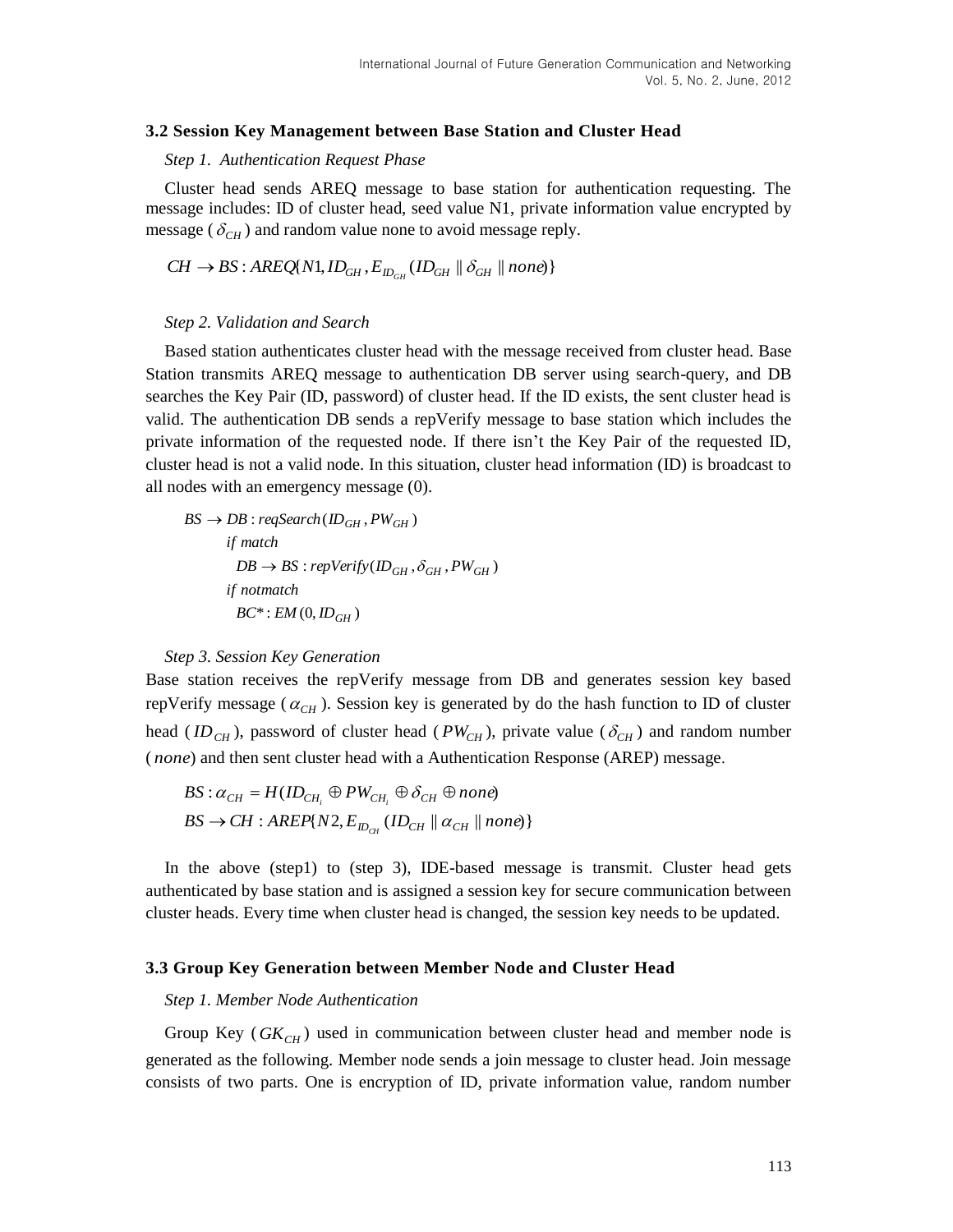with ID, the other one is seed value to avoid message reply. Cluster head collects the Join messages from member nodes and generates Member node Key Pool ( $\mathit{MKP}_{CH}$ ).

$$
MN \to CH : Join^{\{N_3\}}_{N_1, N_2, N_3} (ID_{MN} || \delta_{MN} || none) \}
$$
  
CH : MKP<sub>CH</sub>  $\{ID_{MN_1} || ID_{MN_2} ||...|| ID_{MN_n} \}$ 

# *Step 2. Group Key Generation*

Cluster head sends the member node authentication request message AREQMN to base station.

$$
CH \rightarrow BS : AREQ_{MN} \{N_4, E_{D_{CH}} (ID_{CH} \parallel \delta_{CH} \parallel MKP_{CH} \parallel none)\}
$$
  
\n
$$
BS : \beta = H \{ID_{MN_1} \oplus ID_{MN_2} \oplus ... \oplus ID_{MN_n}\}
$$
  
\n
$$
GK_{CH} = (\alpha \oplus \beta)
$$

# *Step 3. Group Key Distribution*

In order to transmit the group key, base station sends an authentication request response (AREPMN) message to cluster head. Group key is sent using a message encrypted by the ID of cluster head. Cluster head receives the group key from base station then resent it to member node. In this step cluster head broadcasts the encrypted group key message to member nodes.

$$
BS \to CH : AREQ_{MN} \langle N_6, E_{ID_{CH}} (GK_{CH} \parallel \delta_{CH} \parallel none) \rangle
$$
  
CH \to \*: BS{ $N_6, E_{ID_{MN}} (GK_{CH}, \beta)$ }

Group key is transmitted from cluster head to member node through the above (step.1)  $\sim$ (step. 3). Similar to existing mechanisms, in our proposed protocol key generation works are all completed in base station. Different to direct communication between member node and base station, authentication and key distribution of member node is through a hierarchical structure, in which member node communicates with cluster head while cluster head communicates with base station.

# **4. Simulation Results and Analysis**

In this section, in order to evaluate the performance of our proposed protocol, we analyze the cost of creating the node authentication key and the communication cost of data transmission for authentication key compared with AM-E [12]. We also evaluate the security of the proposed mechanism.

# **4.1 Simulation Environment**

Table 2 lists the definitions of system environment parameters and variables for our simulation. We assume that energy consumption for our simulation. We assume that energy consumption for all nodes in the active mode.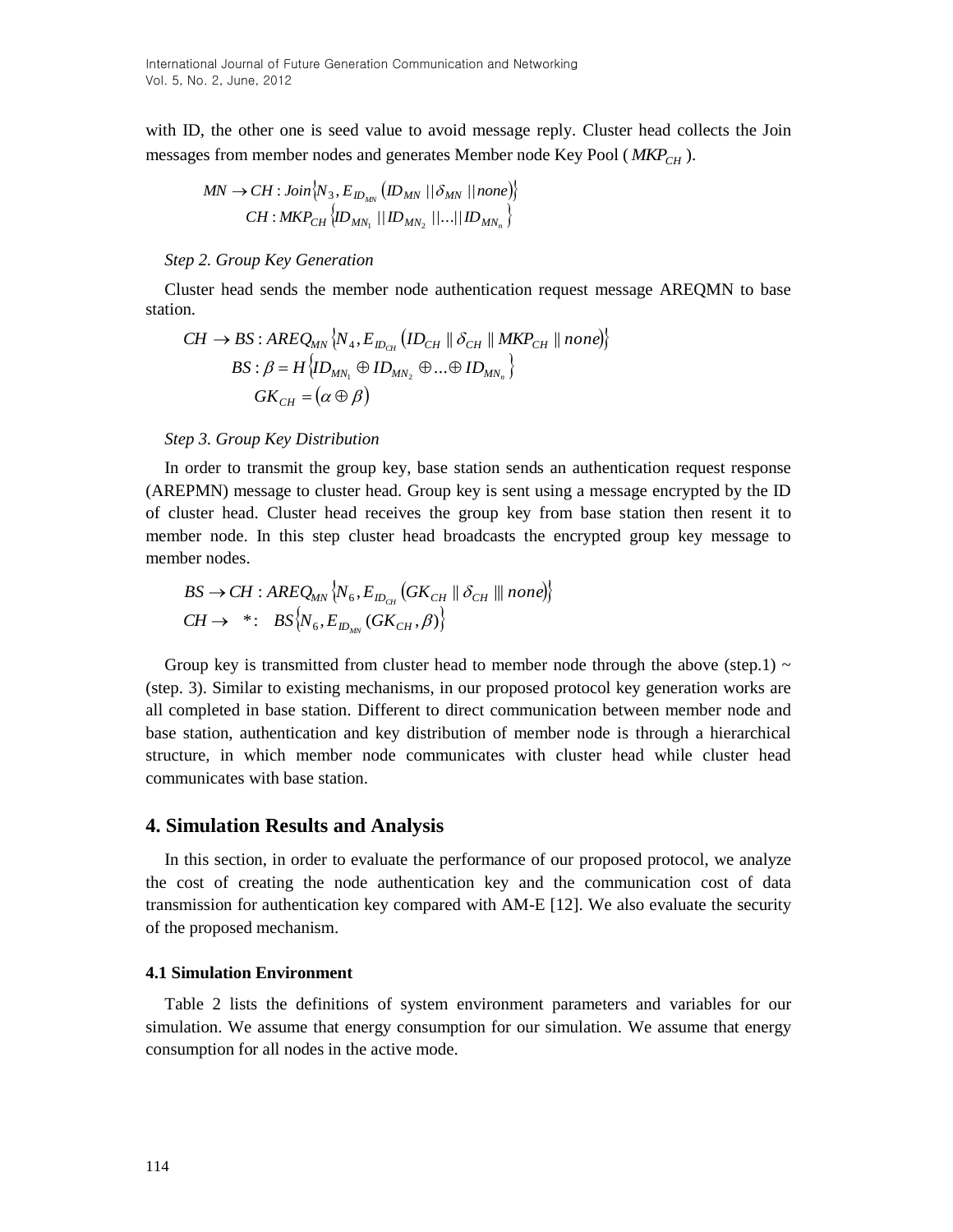| <b>System Environment</b>     | Description                        |
|-------------------------------|------------------------------------|
| <b>CPU</b>                    | ATmega128 L, f=8Mhz                |
| Flash memory                  | 128Kbytes                          |
| <b>ROM/RAM</b>                | 4Kbytes/36Kbytes                   |
| Network size                  | 100m*100M                          |
| Location of BS                | 50m*50m                            |
| Energy consumption of circuit | 50nJ/bit                           |
| Data aggregation              | 50nJ/bit                           |
| Radius of communication       | (multi)10m/(single)20m             |
| Number of cluster head        | 2                                  |
| Maximum hop count             | 3                                  |
| Total number of node          | 1,000                              |
| Between node distance         | 10 <sub>m</sub>                    |
| Message of length             | 3840bit                            |
| Loss in free space            | 10pJ/bit                           |
| Encryption / Decryption       | $0.64 \text{ms}$ /0.42 $\text{ms}$ |
| Delay loss                    | 2/4.3                              |
| Round                         | 2000                               |
| Total energy consumption      | 50/150J                            |

**Table 2. Applications in each class**

#### **4.2 Simulation Results**

We compared the cost for creating node authentication keys and the communication cost for data transmission of authentication keys with AM-E [12]. The whole energy consumption spent for establishment of authentication keys between cluster head and member node is as in (equation 2).

In our simulation, energy consumption for authentication key establishment is calculated based on the energy consumption in cluster head (equation 3) and the energy consumption in member nodes (equation 4) in one round. Furthermore, we analyzed the energy consumption (equation 5, 6) in communications for authentication key between cluster head and member node and the energy consumption within the cluster (equation 7).

**4.2.1 Analysis of Energy Consumption:** To analyze the energy efficiency of the proposed protocol, energy consumption for authentication key establishment in member node and cluster head is respectively defined in (equation 3) and (equation 4). (Equation 3) is the energy consumption in cluster head, while (equation 4) is the energy consumption in member node. Based on (equation 3) and (equation 4), (equation 2) is the whole energy consumption for authentication key establishment in a cluster.

$$
AE_{cluster} = \sum_{i=1}^{r} (AE_{CH} + AE_{MN})
$$
 (2)

Equation (3) is the energy consumption which is needed in the multi-hop communication of cluster head.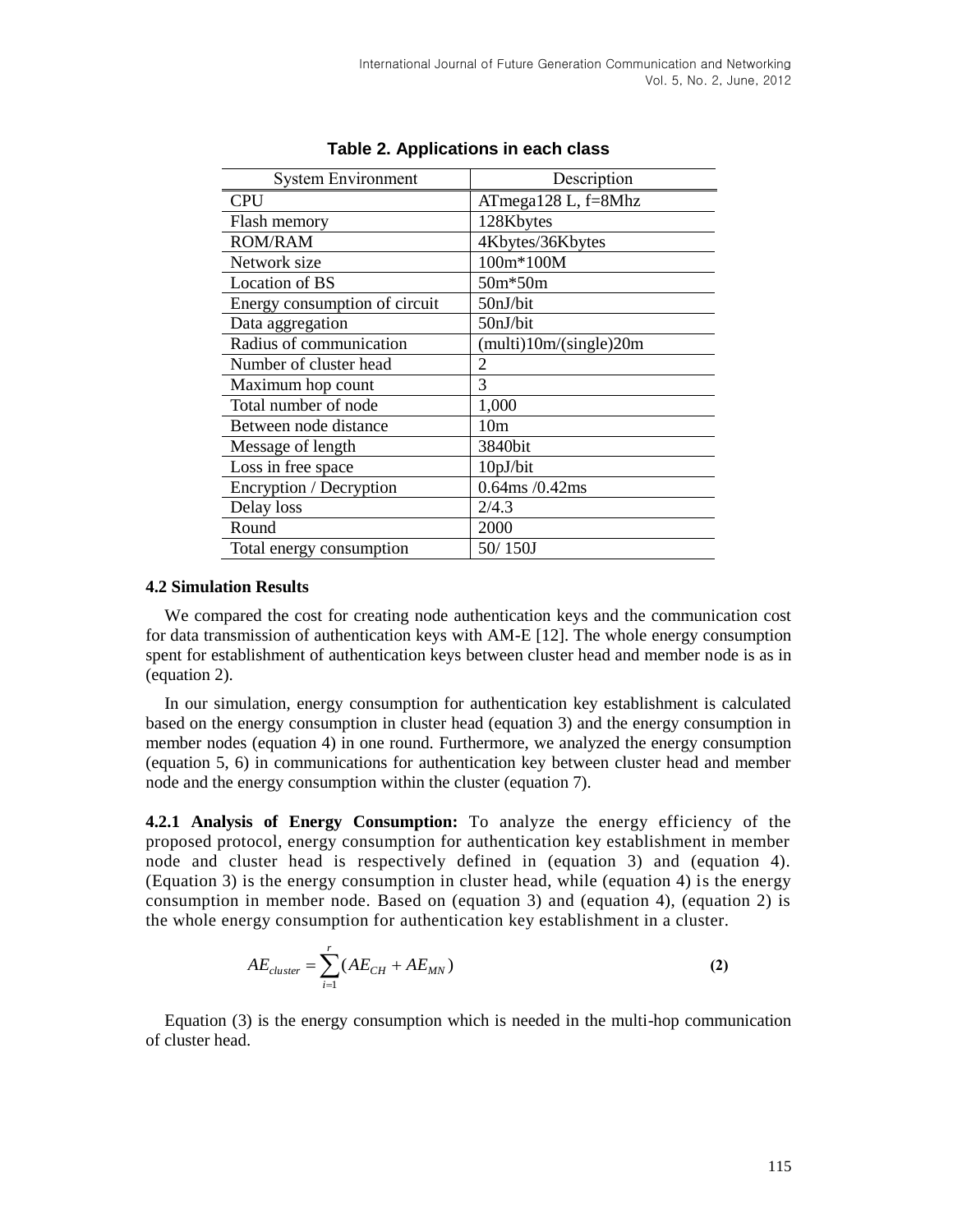International Journal of Future Generation Communication and Networking Vol. 5, No. 2, June, 2012

$$
AE_{CH} = T \left[ (2\delta + \mu R^k) \left( \frac{d^2}{R^2 - 1} \right) + (1 + \mu R^2) \right]
$$
 (3)

(Equation 4) describes the energy consumption for the single-hop communication from member node to cluster head in T-cycle. Based on (equation 2) to (equation 4), we can measure the energy consumption for authentication key establishment.

From Figure 3, we can find that with the communication distance between member node and cluster head getting further, energy consumption for authentication key establishment gets increased.



**Figure 3. The Communication Distance between MN and CH Getting**

Figure 4 displays the energy consumption value with the change of communication distance in a cluster. According to the results, we draw the conclusion that energy consumption increases with the increasing of communication distance.



**Figure 4. The Energy Consumption Value with the Change of Communication Distance in a Cluster**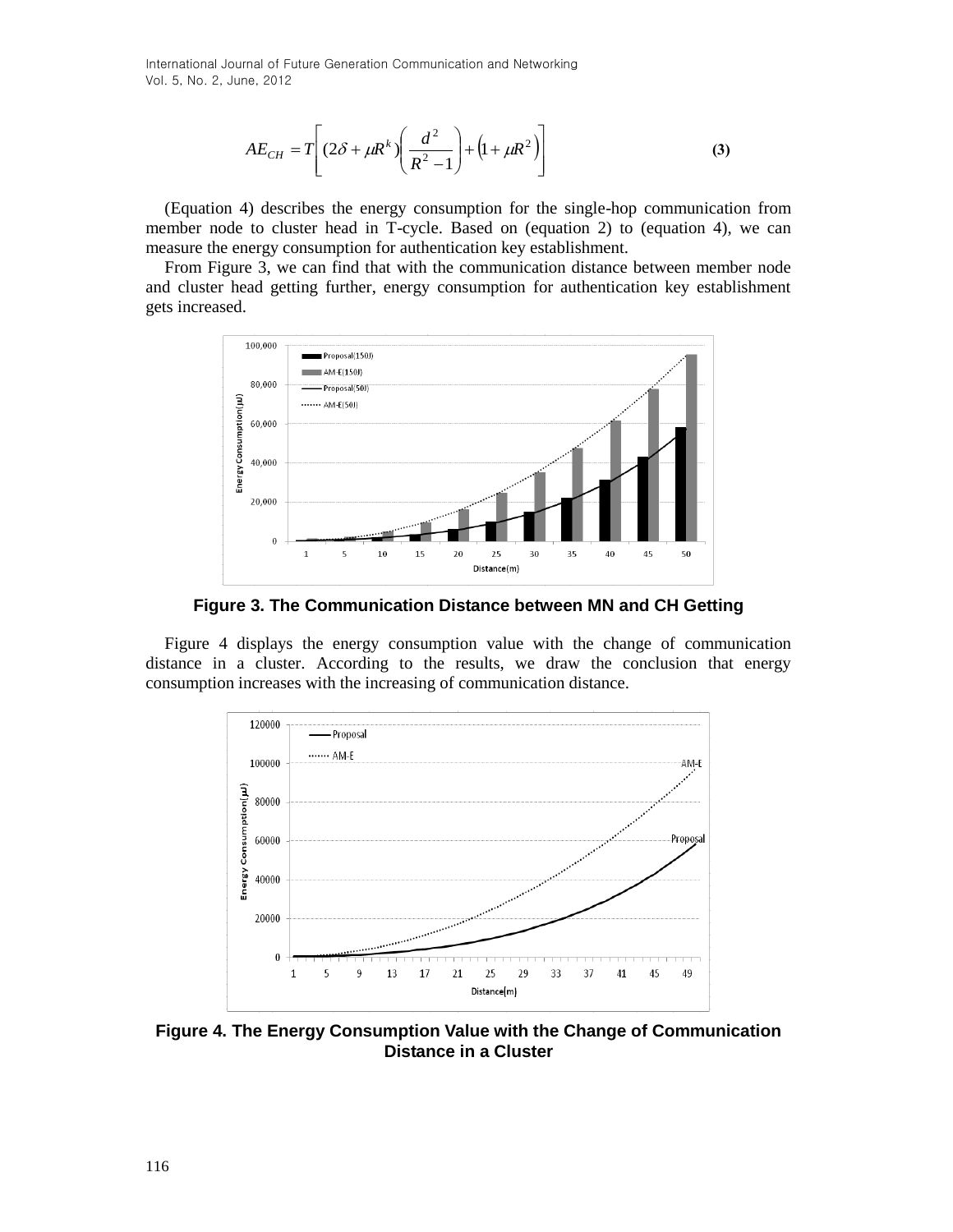In the next, we calculated the energy consumption for message communication using the authentication key. In a round, the energy consumption in cluster head for the communication is as defined as in (equation 5), whereas the energy consumption in member node for the communication is defined in (equation 6).

$$
E_{CH} = M \times E_{elec} \left(\frac{n}{k} - 1\right) + M \times \frac{n}{k} + M \times e_{fs} d_{BS}^{2}
$$
 (5)

$$
E_{MNs} = M \times E_{elec} + M \times e_{fs} \times d_{CH}^{2}
$$
 (6)

Based on equation (5) and (6), the whole energy consumption for communication in a cluster can be calculated as in equation (7).

$$
E_{cluster} = E_{CH} + \left(\frac{n}{k} - 1\right) E_{MNs} \tag{7}
$$

Summarizing the above equations from  $(2)$  to  $(7)$ , we can calculate the whole energy consumption in a round, which includes the energy consumption for key establishment and for message communication, in both cluster head and member node. The result is calculated as equation (8):



$$
E_{tot} = M \left\{ 2nE_{elec} + nE_{DA} + e_{fs} \left( k \frac{d_{BS}^2 + n \frac{2}{m}}{2} \right) \right\}
$$
 (8)

**Figure 5. Energy Consumption of all Participated Nodes for Authentication in Different Rounds**

Figure 5 shows the number of nodes alive in the network during the whole lifetime. We can discovery that in the same rounds our proposed protocol has lower energy consumption than AM-E protocol [12], while in the same network lifetime there are more nodes alive in the network than in AM-E [12].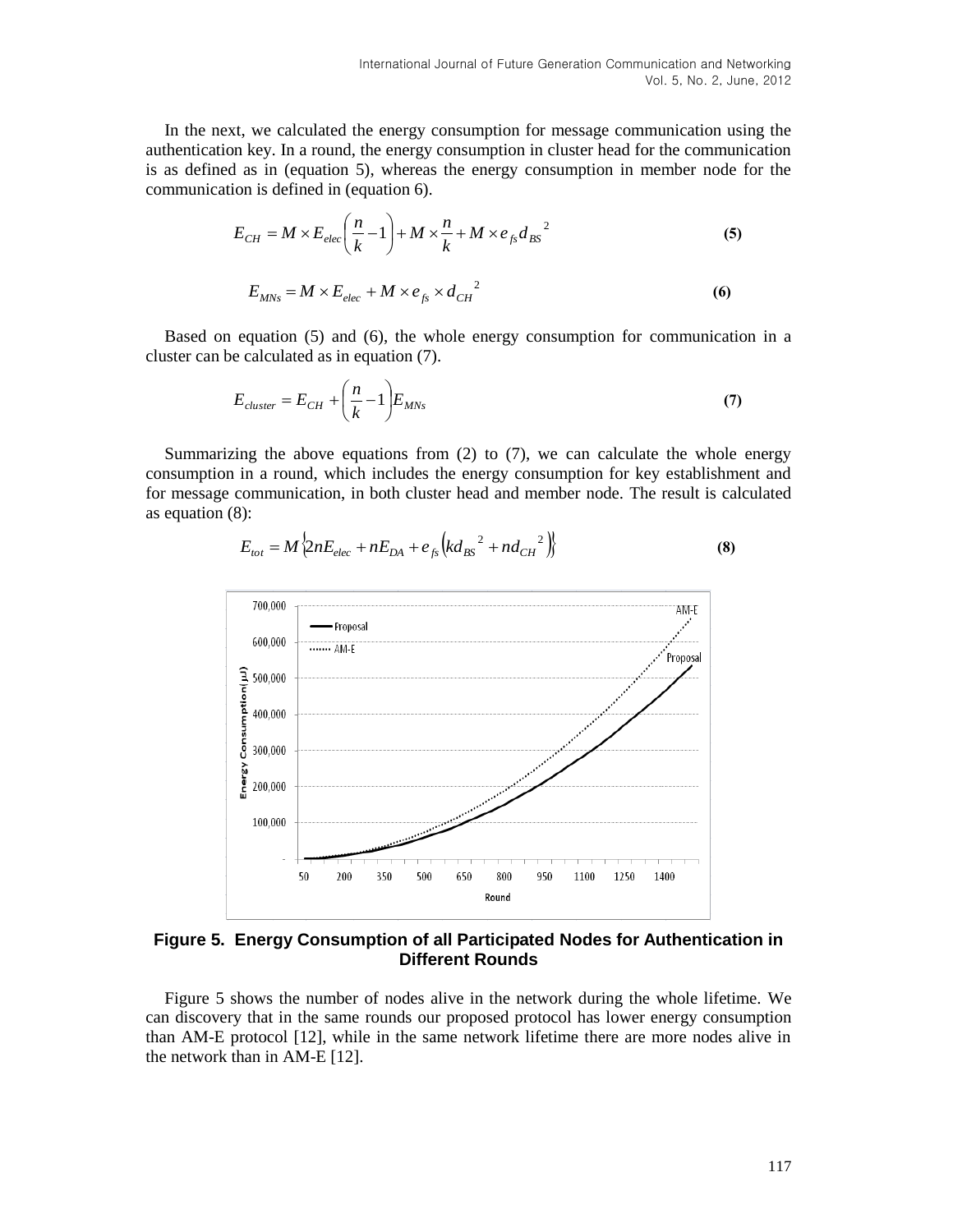International Journal of Future Generation Communication and Networking Vol. 5, No. 2, June, 2012



**Figure 6. The Number of Nodes Alive in the Network during the Whole Lifetime**

In this paper, member node and cluster head directly communicate with each other (single –hop communication), whereas cluster head and base station use the multi-hop (max  $h=3$ ) communication to each other. By this way, the communication time is increased than AM-E [12]. Therefore, the lifetime of our proposed protocol gets prolonged too.

#### **4.2.2 Analysis of Security**

# (a) Secret Key Attack using Tapping

Attacker can obtain the secret key by tapping the messages sent or received for session key generation. In this proposed protocol, it's not possible for attacker to calculate the password ( $PW_{CH}$ ) and secret key ( $\delta_{CH}$ ) of nodes, which are needed in the generation of session key  $(\alpha_{CH})$ . With tapping information the attacker can only obtain the ID (*ID<sub>CH</sub>*) while not the secret key  $(\delta_{CH})$  of nodes. Without the secret key, the attacker can't decrypt the encrypted message.

In some case the attacker can possibly gain the secret key of nodes. But the password of node, which is necessary for session key generation, is only obtained from the authentication DB server. Due to this, it's impossible for the attacker to generate the session key  $(a_{CH} = (ID_{CH} \oplus PW_{CH} \oplus \delta_{CH} \oplus none)$ ). So our proposed protocol provided confidentialness for session key establishment, which aims at secure communications among nodes, and IDEbased encryption communication.

#### (b) Attack to Modify Message

Message modulation attack is that the attacker modifies the gained message and then resends the modified message or passes authentication with this fade message. In our protocol, to guarantee the communications between member node and cluster head and between cluster head and base station both in secure ways, session key and group key is established and the IDE-based encrypted message is transmitted. As a result, even if the encrypted message is modified by the attacker, the receiver can't decrypt this modified message, so the message modulation attack gets ineffective.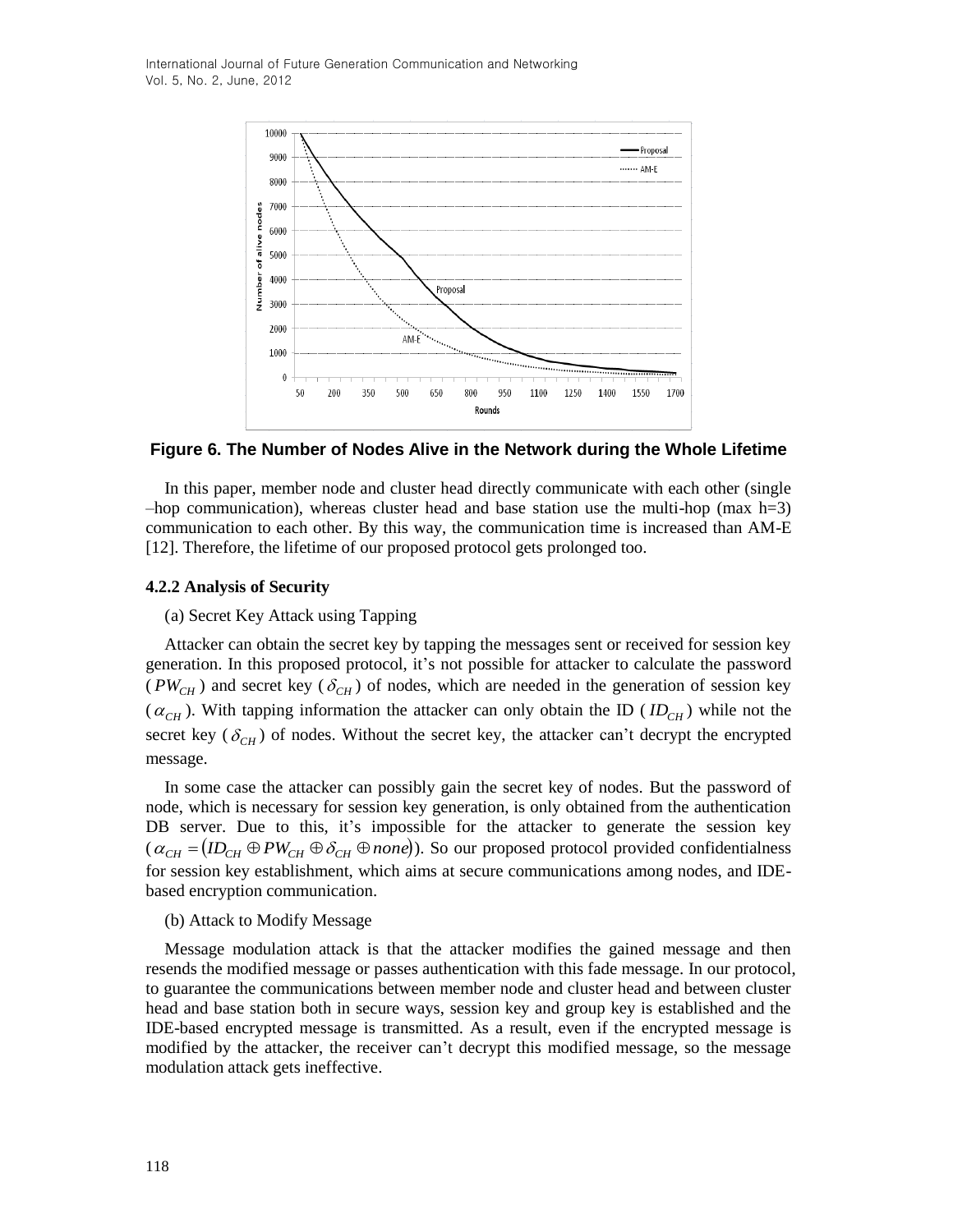#### (c) Attack to Message Replay

Message replay attack is that an attacker uses the previous information again to obtain authentication or key agreement. In our proposed paper, in order to keep the refreshment of the message, we transmit the random number *N*1,*N*2,*N*3,*N*4,*N*5,*N*6 with the encrypted message together. Even if the attacker acquires the message, replay attack using the previous information is not valid any more. This way needs not time synchronization of each node, in the same time avoids the replay attack.

# **5. Conclusion**

In this paper, we proposed an IDE-based hierarchical node authentication mechanism for secure data transmission in ad-hoc network. In previous works for ad-hoc network, when nodes transmit collected data base station or cluster head, the data needs not be authenticated, so the safety of transmitted data is not guaranteed. After that, with account of the characteristics of ad-hoc network, various methods that authenticate the participated nodes in communication are proposed.

In these mechanisms, AREQ/AREP message for node authentication consume much energy and the direct communications between base station and sink nodes also need much energy, this causes large burden for nodes have very limited energy. And it also influents the essential works of nodes, it is data sense and collection. Therefore, with consideration that energy consumption is proportional to size of message and distance of nodes, we utilize a clustering hierarchical structure, where cluster heads act as the medium between base station and normal nodes. Base station takes role of the CA for all nodes. Before all nodes are authenticated, cluster head should get the authentication of base station. If the authentication is passed, the cluster head becomes sub-CA (sCA) to authenticate remained nodes.

In our proposed protocol, by using IDE-based hierarchical node authentication mechanism the whole energy consumption in ad-hoc network obtains minimized. Furthermore, because only authenticated nodes can take part in the communication, the security of data is assured. From the results of simulation , we can find that our proposed protocol can provide same level security as in AM-E [12], while energy consumption in one round decreased about 34% and the number of nodes alive increased about 20%, in the same time, round number for network lifetime increased about 300 rounds. By analyzing the results, the energy consumption rate decreases about 29%.

In a summary, our proposed protocol not only guarantees the same security, but also efficiently reduces energy consumption compared with previous works. The future works include researches on advanced secure mechanism and various attacks in ad-hoc network for secure data transmission.

# **References**

- [1] Ke W, Basu P, Abu Ayyash S and Little TDC, "Attribute Based Hierarchical Clustering in Wireless Sensor Networks", MCL Technical Report No. 03-24-2003, **(2003)**.
- [2] Bandyopadhyay S and Coyle EJ, "An Energy Efficient Hierarchical Clustering Algorithm for Wireless Sensor Networks", INFOCOM2003, SanFrancisco , USA, **(2003)** April 1-3.
- [3] Eschenauer L and Gligor VD, "A key management scheme for distributed sensor networks", In 9th ACM conference on computer and communications security, New York, **(2002)**.
- [4] Silva RMS, Pereira NSA and Nunes MS, "Applicability Drawbacks of Probabilistic Key Management Schemes for Real World Applications of Wireless Sensor Networks", Proceeding of the Third International Conference on Wireless and Mobile Communication (ICWMC'07), **(2007)** March 4-9.
- [5] Perrig A, Szewczyk R, Wen V, Culler D and Tygar JD, "SPINS: Security Protocols for Sensor Networks, Wireless Networks", vol. 8. no. 5, Rome, Italy, **(2001)** 16-21 July.